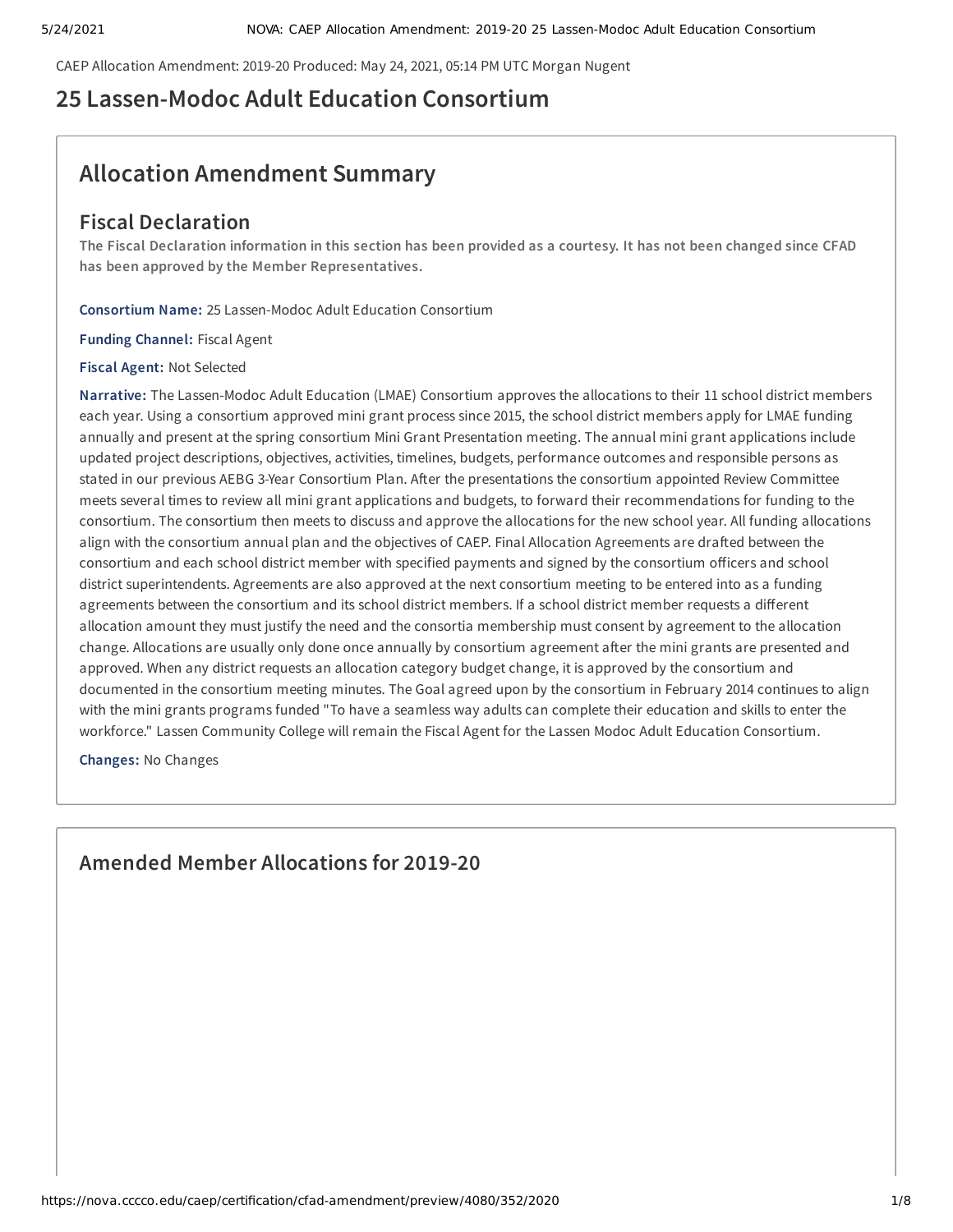| <b>Member Agency</b>                  | <b>Amended Allocation</b> | <b>Adjustment Made</b> |
|---------------------------------------|---------------------------|------------------------|
| <b>Big Valley Joint Unified</b>       | \$27,262                  |                        |
| <b>Fort Sage Unified</b>              | \$47,365                  |                        |
| <b>Lassen CCD</b>                     | \$421,160                 |                        |
| <b>Lassen Co. Office of Education</b> | \$107,788                 | \$23,709               |
| <b>Lassen Union High</b>              | \$78,408                  |                        |
| Long Valley Charter                   | \$40,000                  |                        |
| Modoc Co. Office of Education         | \$84,079                  |                        |
| <b>Modoc Joint Unified</b>            | \$33,632                  |                        |
| <b>Shaffer Union Elementary</b>       | \$37,949                  | $-523,709$             |
| <b>Surprise Valley Joint Unified</b>  | \$22,421                  |                        |
| <b>Westwood Unified</b>               | \$61,658                  |                        |
| <b>Total Allocated to Members</b>     | \$961,722                 |                        |
| <b>Total CAEP Funds</b>               | \$961,722                 |                        |
| Total Remaining (Must be \$0)         | \$0                       |                        |

# **Member Agencies**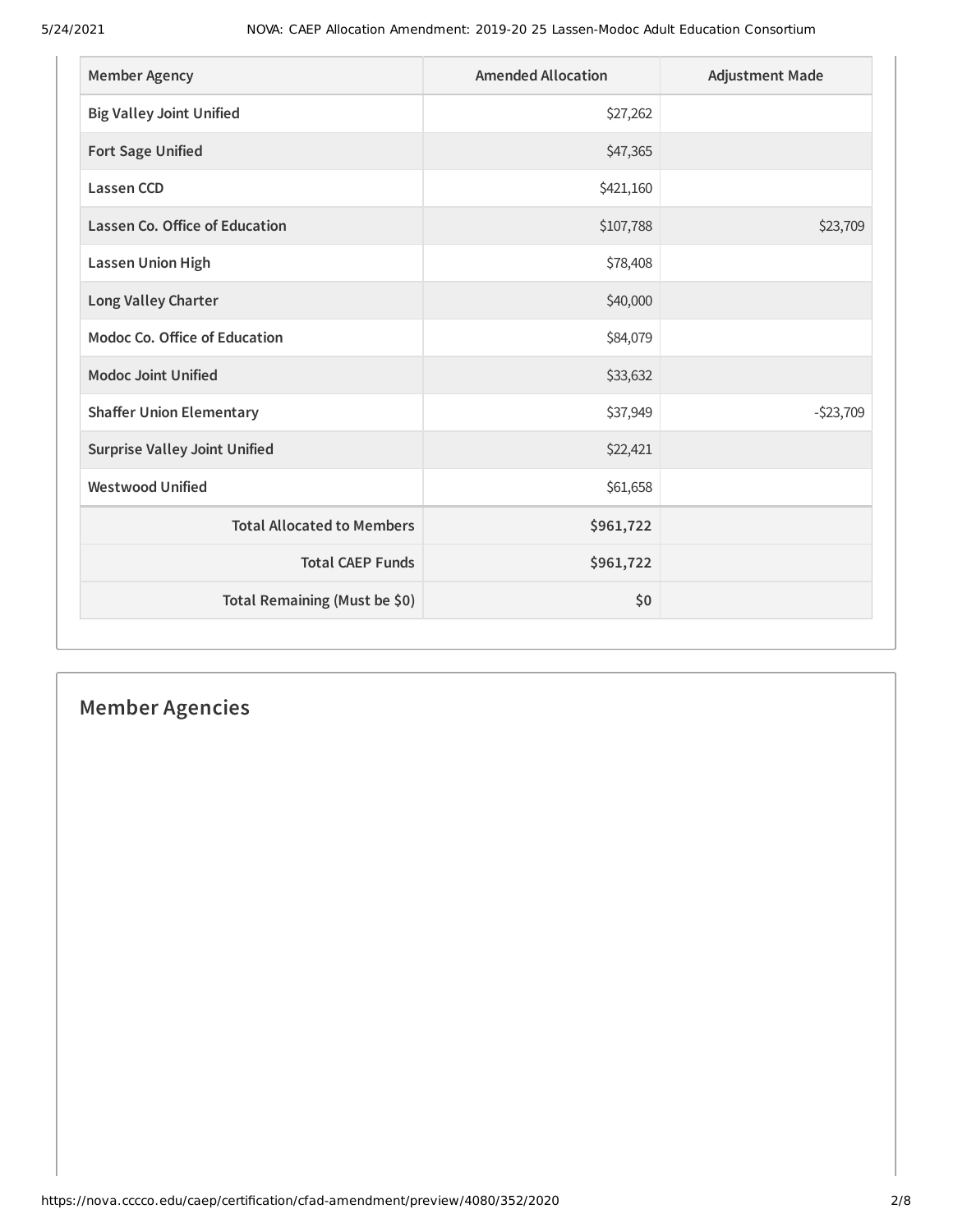| <b>Member Agency</b>                 | <b>Member Type</b>                  | Contact                                     | Phone                       |
|--------------------------------------|-------------------------------------|---------------------------------------------|-----------------------------|
| <b>Big Valley Joint Unified</b>      | Unified School District             | Paula Silva                                 | $(530)$ 294-5231            |
| <b>Fort Sage Unified</b>             | Unified School District             | Heather Von Ins                             | (530) 827-2129 ext:<br>6502 |
| Lassen CCD                           | <b>District</b>                     | Susan Rentfrow                              | (530) 257-6181 ext:<br>8708 |
| Lassen Co. Office of Education       | County Office of Education<br>(COE) | Patricia Gunderson                          | $(530)$ 257-2196            |
| Lassen Union High                    | High School District                | Mrs. Cori Shields                           | $(530)$ 251-1194            |
| Long Valley Charter                  | Charter                             | Carol Growdon                               | (530) 257-6181 ext:<br>8997 |
| Modoc Co. Office of Education        | County Office of Education<br>(COE) | Mike Martin                                 | (530) 233-7101              |
| <b>Shaffer Union Elementary</b>      | Elementary School District          | Jeff Baker                                  | $(530)$ 254-6577            |
| <b>Surprise Valley Joint Unified</b> | Unified School District             | <b>BillieJo Young</b>                       |                             |
| <b>Westwood Unified</b>              | Unified School District             | Michael Altenburg                           |                             |
| <b>Modoc Joint Unified</b>           | Unified School District             | Tom O'Malley                                | (530) 233-7201              |
| Ravendale-Termo Elementary           | <b>Elementary School District</b>   | Jason Waddell                               | (530) 257-8200              |
| <b>Susanville Elementary</b>         | Elementary School District          | Jason Waddell Susanville School<br>District | (530) 257-8200              |

## **Certification & Assurances**

By clicking "Approve" on the approval cards below, you are certifying the CFAD as well as confirming that you and ALL consortium members agree to the Assurances listed below.

## **Assurances**

 $\mathbf 0$ 

## **Membership & Decision-Making**

- I certify that any community college district, school district, or county office of education, or any joint powers authority consisting of community college districts, school districts, county offices of education, or a combination of these, located within the boundaries of the adult education region shall be permitted to join the consortium as a member (EC 84905 (a) (b). (See Membership Box above).
- I certify that only members as described above (and in EC 84905) are allowed to join my consortium as members and participate in decision making and approvals whether in a public meeting, or via the NOVA planning, budgeting & expense reporting system.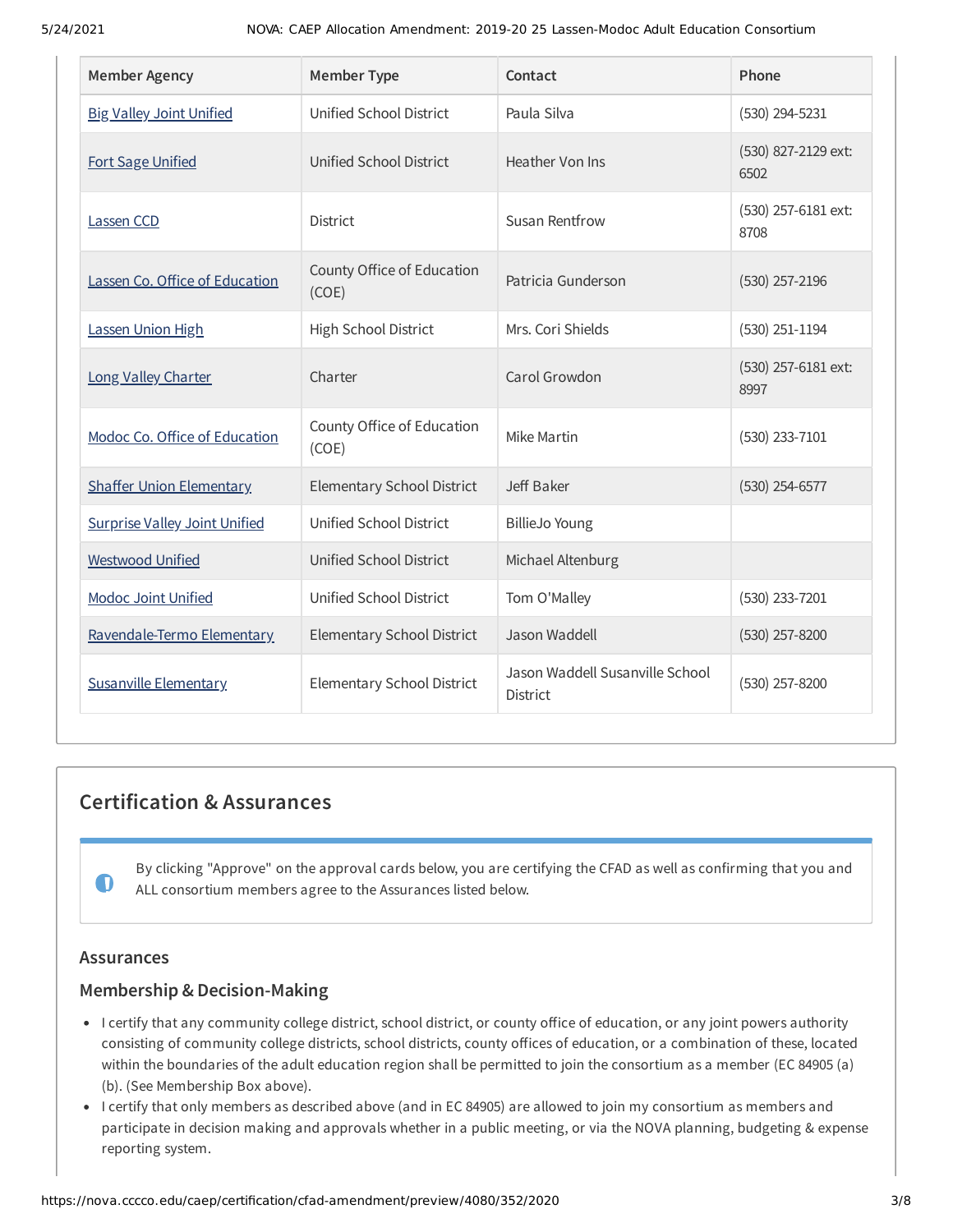#### 5/24/2021 NOVA: CAEP Allocation Amendment: 2019-20 25 Lassen-Modoc Adult Education Consortium

- I certify that as a condition of joining a consortium, as a member, I shall commit to reporting any funds (as described in EC 84916) available to that member for the purposes of education and workforce services for adults and the uses of those funds through the annual Program Area exercise in NOVA for reporting leveraged funds, and instructional hours.
- I certify that as a member of the consortium my district shall be represented only by an official designated by the governing board of the member (EC 84905 (c)).
- I certify that as a member of the consortium, I shall participate in any decision made by the consortium (EC 84905 (d)(1)  $(A)$ ).
- I certify that all decision made by the consortium and its members is final (EC 84905 (d)(1)(F)).
- I certify that I will adhere to the consortium rules and procedures and, as agreed upon by the consortium members, to any additional by-laws, charters, etc.

## **Public Meetings**

- I certify that a proposed decision is considered at an open, properly noticed public meeting of the consortium at which members of the public may comment (EC 84905  $(d)(1)(B)$ ).
- I certify that the consortium has provided the public with adequate notice of a proposed decision and considered any comments submitted by members of the public, and any comments submitted by members of the public have been distributed publicly (EC 84905  $(d)(1)(C)$ ).
- I certify that the consortium has requested comments regarding a proposed decision from other entities located in the adult education region that provide education and workforce services for adults (EC 84905 (d)(1)(D)(i)).
- I certify that the consortium has requested comments regarding a proposed decision from other entities located in the adult education region that provide education and workforce services for adults (EC 84905 (d)(1)(D)(i)).
- I certify that the consortium has considered input provided by pupils, teachers employed by local educational agencies, community college faculty, principals, administrators, classified staff, and the local bargaining units of the school districts and community college districts before it makes a decision (EC 84905 (d)(1)(E)).
- I certify that in addition to the meeting requirements listed in EC 84905, and as agreed upon by the consortium members, that I will follow the public meeting requirements listed in the Ralph M. Brown Act as the Brown Act applies to the governing body of any "local body created by state or federal statute." (Ed. Code, section 54952.)

## **Reporting Requirements**

- I certify that I will participate in completing and updating any consortium long range and/or short range planning efforts and/or budget work plans (EC 84906, 84914(a)).
- I certify that all CAEP expenses have been expended in the CAEP seven program areas, and services provided are consistent with the 3-year plan, the annual plan, and my district's work plan & budget as submitted in NOVA (EC 84913 (1-7), 84906, 8914(a)).
- I certify that my expenditures of CAEP funds match the objectives/activities included in the annual plan and the member work plan (EC 84906, 84914(a)).
- I certify that my expenditures of CAEP funds adhere to the allowable uses of funds as identified in the CAEP Fiscal Management Guide.
- I certify that I will report student level enrollment data and outcomes as prescribed by the State CAEP Office (EC 84920).
- I certify that I will share financial expenditure and progress reports with the members of my regional consortium.
- I certify that I understand that as a member if I do not meet any of these items I have certified, I will be deemed an ineffective member which may result in a loss or reduction of CAEP funding (EC 84914(b)).
- I certify that all CAEP expenses have been expended only for the education of persons 18 years of age or older (EC 84901(a)).

### **Lassen Co. Oice of Education - Member Representative**

**Patricia Gunderson** [pgunderson@lcoe.org](mailto:pgunderson@lcoe.org) (530) 257-2196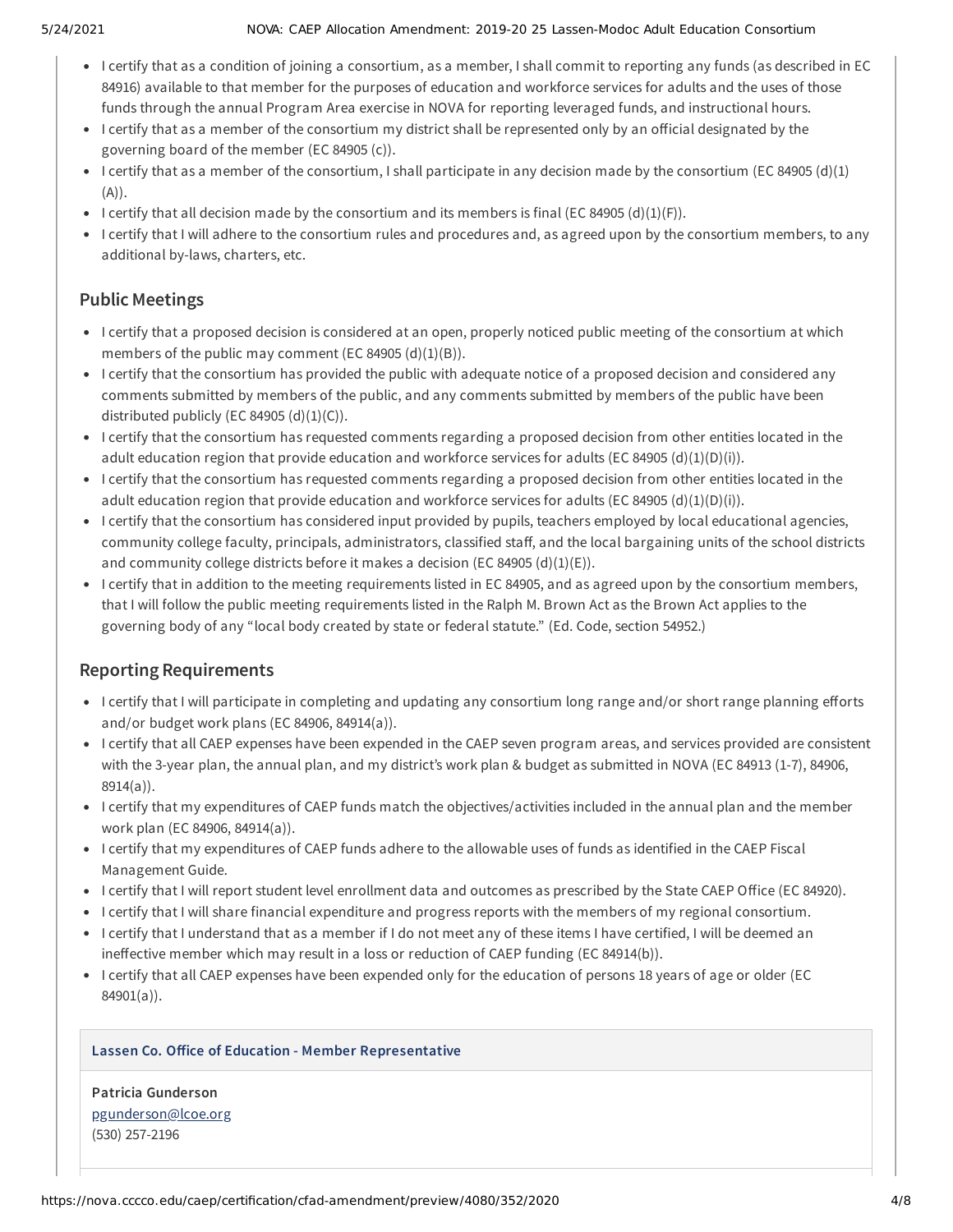#### Approved by Pa tricia Gunder son

#### **05/17/2021 03:14 PM PDT**

#### **Big Valley Joint Unified - Member Representative**

**Paula Silva** Superintendent/Principal [psilva@bigvalleyschool.org](mailto:psilva@bigvalleyschool.org) (530) 294-5231

**Dianne Parady** Chief Business Official [dparady@bigvalleyschool.org](mailto:dparady@bigvalleyschool.org) (530) 254-6577

Approved by Paula Silva

### **05/17/2021 10:20 AM PDT**

#### **Lassen Union High - Member Representative**

**Cori Shields** CBO [cori.shields@lassenhigh.org](mailto:cori.shields@lassenhigh.org) (530) 251-1194

**Morgan Nugent** Superintendent/Principal [morgan.nugent@lassenhigh.org](mailto:morgan.nugent@lassenhigh.org) (530) 250-5324 ext: 2142

#### Approved by Morgan Nugent

#### **05/24/2021 10:13 AM PDT**

#### **Long Valley Charter - Member Representative**

#### **Carol Growdon**

[cgrowdon@lassencollege.edu](mailto:cgrowdon@lassencollege.edu)

(530) 257-6181 ext: 8997

Approved by Carol Growdon

**05/14/2021 01:27 PM PDT**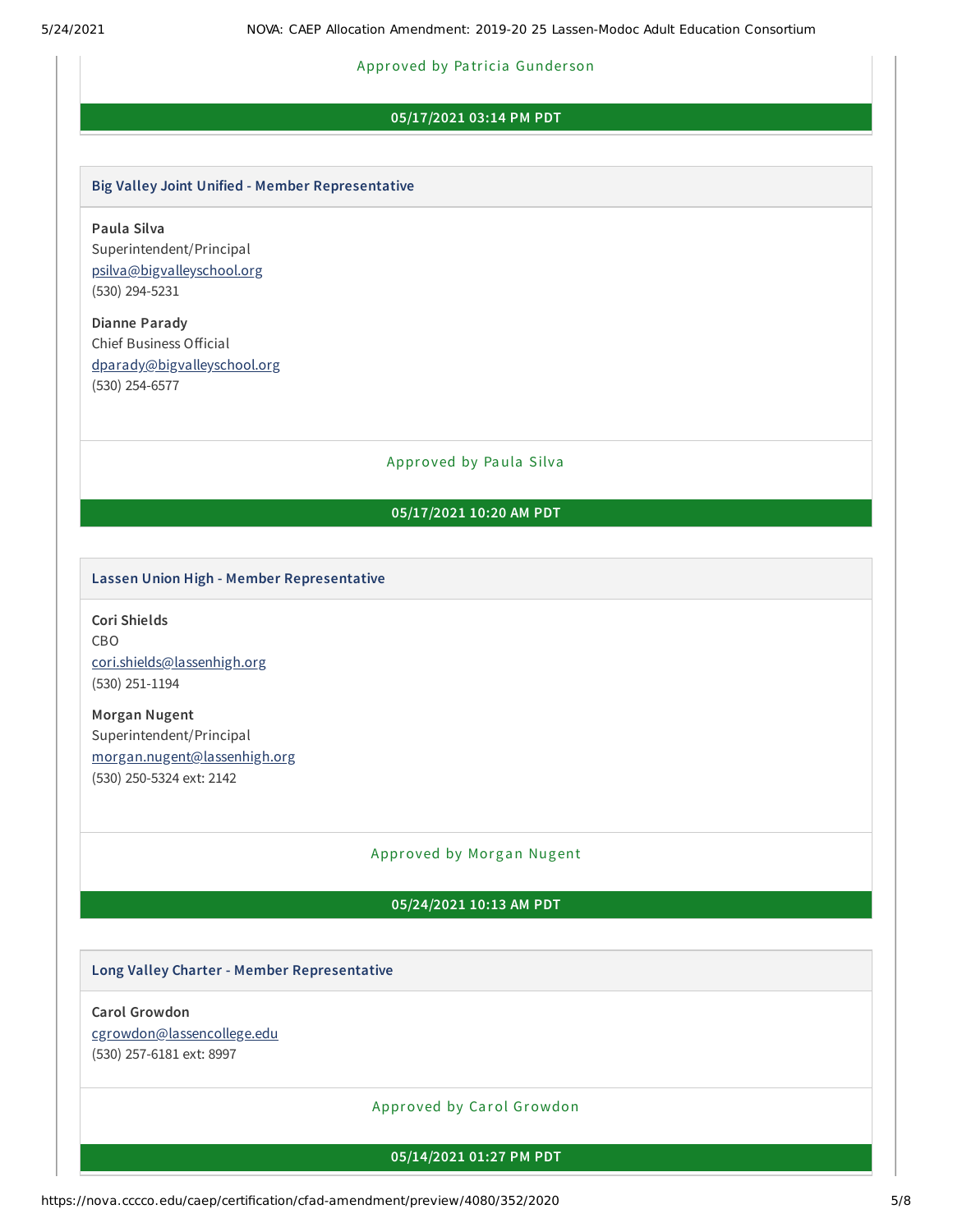#### **Shaer Union Elementary - Member Representative**

#### **Je Baker**

Superintendent/Principal jbaker@shafferschool.com (530) 254-6577

**Dianne Parady** Chief Business Official dparady@shafferschool.com (530) 254-6577

#### Approved by Jeff Baker

#### **05/14/2021 12:50 PM PDT**

#### **Westwood Unified - Member Representative**

**Michael Altenburg** [maltenburg@westwoodusd.org](mailto:maltenburg@westwoodusd.org)

**Krissy House**

Chief Business Official [khouse@westwoodusd.org](mailto:khouse@westwoodusd.org) (530) 256-2311 ext: 4715

#### Approved by Krissy House

#### **05/19/2021 11:52 AM PDT**

#### **Fort Sage Unified - Member Representative**

**Heather Von Ins** Chief Business Officer [hvonins@fortsage.org](mailto:hvonins@fortsage.org) (530) 827-2129 ext: 6502

**Keith Tomes** Superintendent [ktomes@fortsage.org](mailto:ktomes@fortsage.org) (530) 827-2129 ext: 6500

#### Approved by Hea ther Von Ins

**05/20/2021 09:09 AM PDT**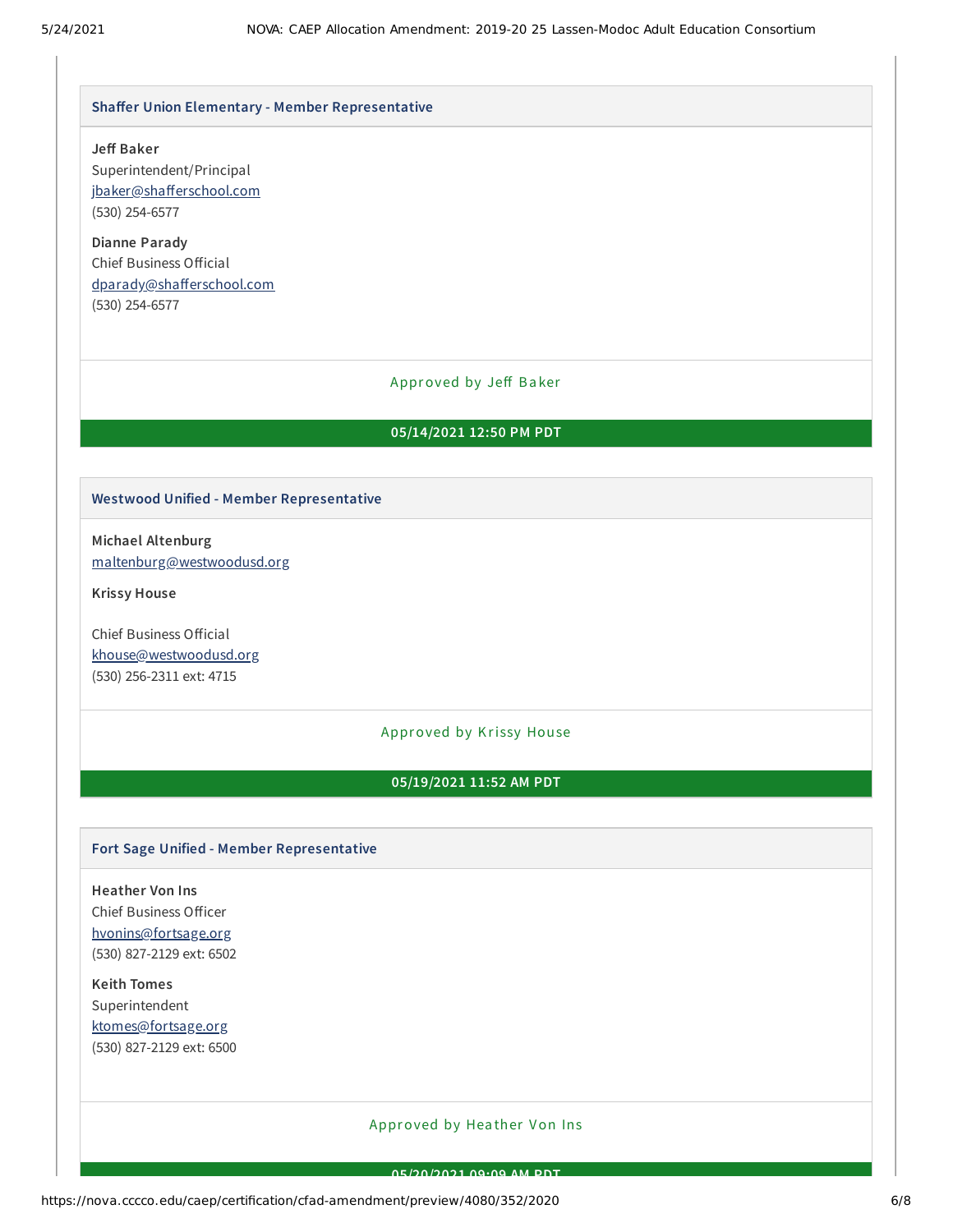**05/20/2021 09:09 AM PDT**

#### **Lassen CCD - Member Representative**

**Susan Rentfrow**

Accountant III [srentfrow@lassencollege.edu](mailto:srentfrow@lassencollege.edu) (530) 257-6181 ext: 8708

**Carol Growdon** [cgrowdon@lassencollege.edu](mailto:cgrowdon@lassencollege.edu) (530) 257-6181 ext: 8997

**Roxanna Haynes** Dean of Instruction [rhaynes@lassencollege.edu](mailto:rhaynes@lassencollege.edu) (530) 257-6181

#### Approved by Roxanna Haynes

#### **05/14/2021 02:50 PM PDT**

#### **Modoc Co. Oice of Education - Member Representative**

**Mike Martin** [mmartin@modoccoe.org](mailto:mmartin@modoccoe.org) (530) 233-7101

**Leslie Corder** Director of Fiscal Services [lcorder@modoccoe.k12.ca.us](mailto:lcorder@modoccoe.k12.ca.us) (530) 233-7104

#### Approved by Mike Martin

#### **05/14/2021 12:50 PM PDT**

#### **Surprise Valley Joint Unified - Member Representative**

**BillieJo Young** Business [byoung@modoccoe.org](mailto:byoung@modoccoe.org)

**Audra Evans** [aevans@svjusd.org](mailto:aevans@svjusd.org) (530) 279-6141 ext: 123